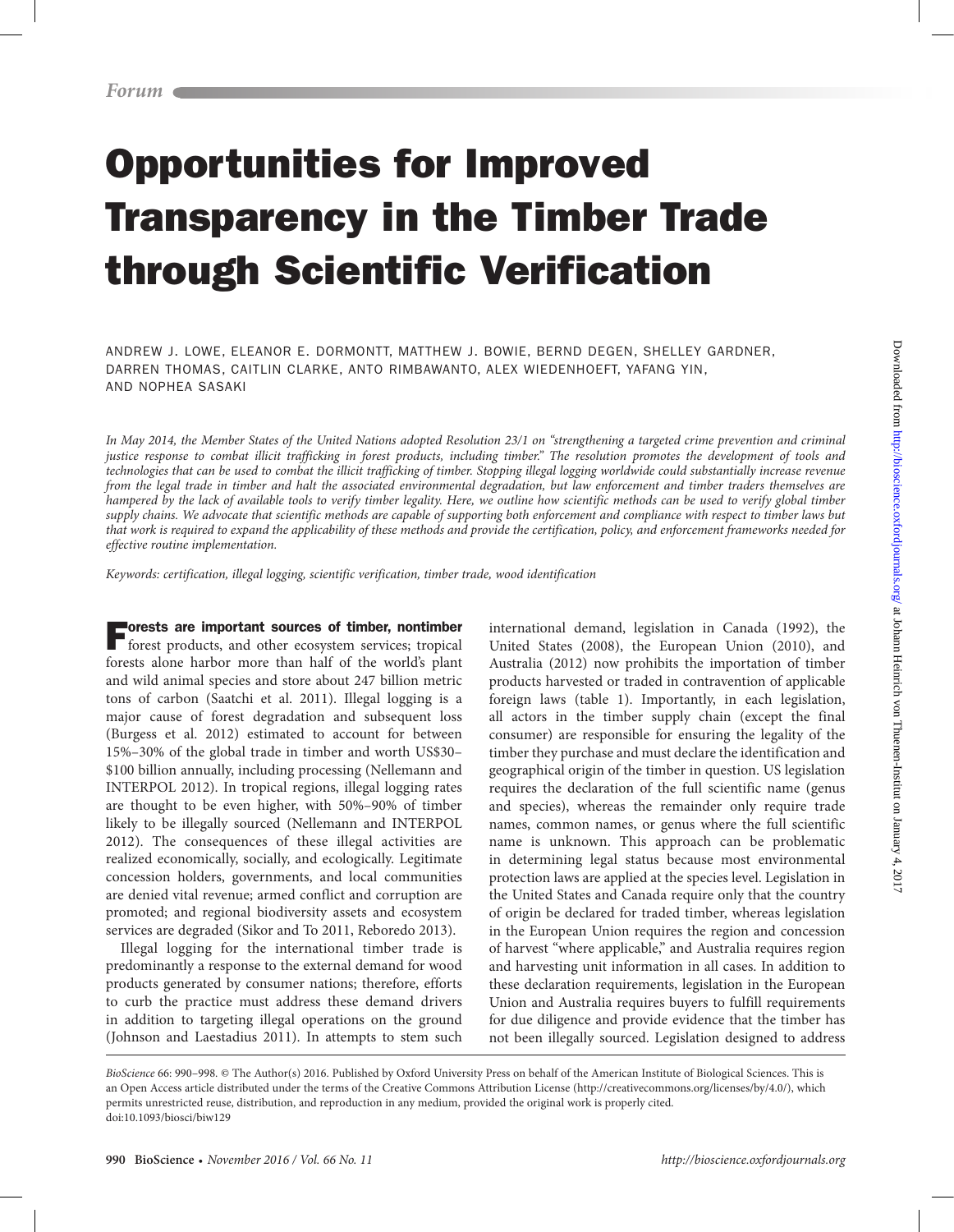|                                                            | Legislation (year enacted)                                                                                                                                                                                                                                                                                                                                                                                                                                                                                                 |                                                                                                                                                                                                                                                                                                                                                                                                                                                      |                                                                                                                                                                                                                                                                                                                                                                                                      |                                                                                                                                                                                                                                                                                                                                                                                                                                                                       |  |  |  |  |
|------------------------------------------------------------|----------------------------------------------------------------------------------------------------------------------------------------------------------------------------------------------------------------------------------------------------------------------------------------------------------------------------------------------------------------------------------------------------------------------------------------------------------------------------------------------------------------------------|------------------------------------------------------------------------------------------------------------------------------------------------------------------------------------------------------------------------------------------------------------------------------------------------------------------------------------------------------------------------------------------------------------------------------------------------------|------------------------------------------------------------------------------------------------------------------------------------------------------------------------------------------------------------------------------------------------------------------------------------------------------------------------------------------------------------------------------------------------------|-----------------------------------------------------------------------------------------------------------------------------------------------------------------------------------------------------------------------------------------------------------------------------------------------------------------------------------------------------------------------------------------------------------------------------------------------------------------------|--|--|--|--|
|                                                            | <b>Wild Animal and Plant</b><br><b>Protection and Regulation of</b><br>International and Interprovincial<br><b>Trade Act (1992)</b>                                                                                                                                                                                                                                                                                                                                                                                        | Lacey Act (1900,<br>amended 2008)                                                                                                                                                                                                                                                                                                                                                                                                                    | <b>EU Timber Regulation</b><br>(2010)                                                                                                                                                                                                                                                                                                                                                                | <b>Illegal Logging</b><br>Prohibition Act (2012)                                                                                                                                                                                                                                                                                                                                                                                                                      |  |  |  |  |
| Jurisdiction                                               | Canada                                                                                                                                                                                                                                                                                                                                                                                                                                                                                                                     | <b>United States</b>                                                                                                                                                                                                                                                                                                                                                                                                                                 | European Union                                                                                                                                                                                                                                                                                                                                                                                       | Australia                                                                                                                                                                                                                                                                                                                                                                                                                                                             |  |  |  |  |
| Regulated plant<br>products                                | Any wild species of the plant<br>kingdom (kingdom Plantae),<br>including any seed, spore, pollen,<br>tissue culture, or any other part<br>or derivative of any such plant,<br>whether living or dead.                                                                                                                                                                                                                                                                                                                      | Any wild member of the<br>plant kingdom, including<br>roots, seeds, parts, and<br>products thereof, and<br>including trees from either<br>natural or planted forest<br>stands.                                                                                                                                                                                                                                                                       | Any timber product<br>prescribed in the annex to<br>the EU Timber Regulation<br>(2010).                                                                                                                                                                                                                                                                                                              | Any timber product<br>prescribed by schedule<br>1 of the Illegal Logging<br><b>Prohibition Amendment</b><br>Regulation (2013).                                                                                                                                                                                                                                                                                                                                        |  |  |  |  |
| Prohibited<br>actions with<br>respect to<br>illegal timber | Unlawful to import any plant that<br>was taken, possessed, distributed,<br>or transported in contravention<br>of any law of any foreign state.<br>Unlawful to knowingly possess a<br>plant that has been imported or<br>transported in contravention of the<br>Act for the purpose of transporting<br>from one province to another or<br>exporting it from Canada. Also<br>unlawful to knowingly furnish any<br>false or misleading information or<br>make any misrepresentation with<br>respect to any matter in the Act. | Unlawful to import, export,<br>transport, sell, receive,<br>acquire, or purchase<br>in interstate or foreign<br>commerce any plant taken,<br>possessed, transported,<br>or sold in violation of any<br>law or regulation of any<br>state, federal, tribal, or any<br>foreign law that protects<br>or regulates plants. Also<br>unlawful to make or submit<br>any false record, account,<br>or label for-or any false<br>identification of-any plant. | Unlawful to place any timber<br>on the EU market for the<br>first time that has been<br>harvested illegally under the<br>law of any foreign nation.<br>Unlawful to fail to conduct<br>due diligence on timber<br>products placed on the EU<br>market for the first time.<br>Unlawful to trade timber<br>products on the internal<br>market without keeping<br>records of suppliers and<br>customers. | Unlawful to knowingly.<br>intentionally, or recklessly<br>import or process illegally<br>logged timber. Unlawful<br>to import any timber or<br>timber products without<br>appropriate certification,<br>licensing, and proof that<br>the timber has not been<br>harvested illegally under the<br>law of any foreign nation.<br>Unlawful to process raw<br>logs without appropriate<br>certification and proof that<br>the timber has not been<br>harvested illegally. |  |  |  |  |
| Required<br>level of plant<br>identification               | Common name and, if known,<br>its scientific name (genus and<br>species).                                                                                                                                                                                                                                                                                                                                                                                                                                                  | Scientific name (genus and<br>species).                                                                                                                                                                                                                                                                                                                                                                                                              | Trade name, type of<br>product, common name,<br>and, where applicable, full<br>scientific name (genus and<br>species).                                                                                                                                                                                                                                                                               | The common name, genus,<br>or scientific name (genus<br>and species) of the tree<br>from which the timber in the<br>product is derived. <sup>*</sup>                                                                                                                                                                                                                                                                                                                  |  |  |  |  |
| Required<br>specification of<br>plant origin               | Country of harvest.                                                                                                                                                                                                                                                                                                                                                                                                                                                                                                        | Country of harvest.                                                                                                                                                                                                                                                                                                                                                                                                                                  | Country of harvest (and,<br>where applicable, region<br>and concession of harvest).                                                                                                                                                                                                                                                                                                                  | The country, the region<br>of the country, and the<br>forest harvesting unit in<br>which the timber in the<br>product was harvested and<br>manufactured.                                                                                                                                                                                                                                                                                                              |  |  |  |  |

*Table 1. A comparison of legislations designed to address demand-side factors in the illegal timber trade.*

demand-side factors is in addition to laws governing the regulation of trade in endangered species, as is required by the Convention on International Trade in Endangered Species of Wild Fauna and Flora (CITES).

Nonstate market driven certification schemes have been developed in response to growing consumer demand for sustainable wood products and requirements to demonstrate compliance with timber regulations. Certification is obtained through initial assessment of compliance against a set of principles, criteria and indicators followed by periodic audits. Although it is difficult to fake compliance with standards of forest management and harvesting operations, the chain of custody of products along supply chains are vulnerable. Substitution or inclusion of prohibited timber, over harvesting, exclusion of sales from financial records and mixing of certified and noncertified timber (Johnson and Laestadius 2011), present risks to the integrity of all certification schemes. So although the enactment of legislation and the development of nonstate market-driven certification schemes provide a framework for addressing

illegal trade, practical tools with which to independently verify the compliance of specific products are urgently required by governments, certification bodies, traders, and even consumers. In May 2014, the Member States of the United Nations recognized this need through adoption of Resolution 23/1 on "strengthening a targeted crime prevention and criminal justice response to combat illicit trafficking in forest products, including timber" (UNODC 2014). The resolution included the promotion of the development of tools and technologies that can be used to combat illicit trafficking of timber. Without the routine application of such verification tools, there can be little realistic expectation of demand-side initiatives significantly curbing the rates of illegal logging.

# Current approaches to timber supply-chain verification

Standards relating to the legal and sustainable harvest of timber focus on prescribing what can be logged, where, how much, by whom, and at what time. How timber is processed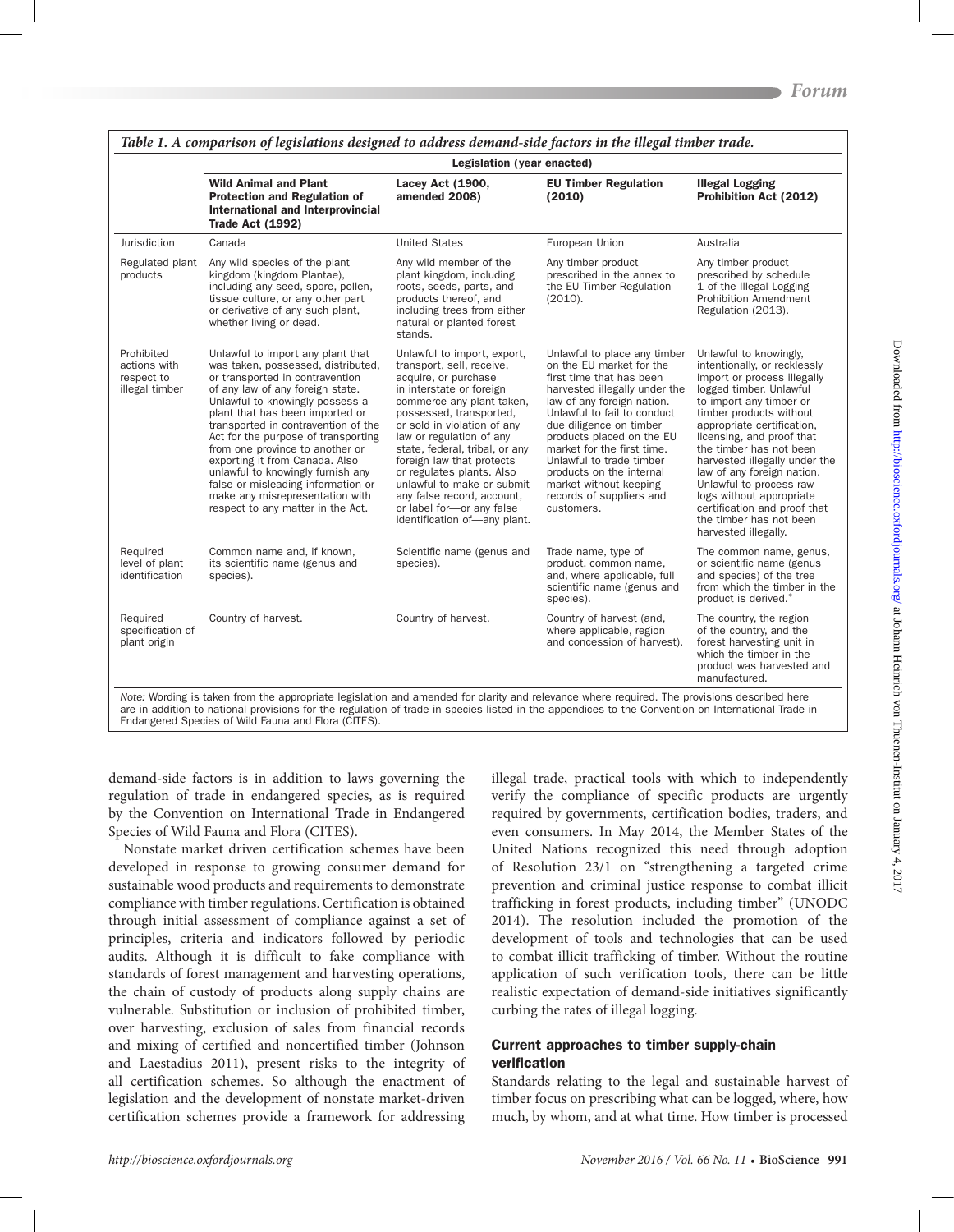post-harvest can also be a consideration, because certified and noncertified products generally must be kept separate. Currently, compliance is determined primarily through paper-based systems involving the issuing of licences and certificates. Documentation typically includes declarations of activity such as forest inventories and felling forms, log production reports, invoices, transport documents, sales reports, and various tally and balance sheets designed to capture the flow of timber in and out of various points in the supply chain. Supply chains are verified through the examination of this documentation and through physical inspections. These inspections may be part of a routine process to fulfill requirements for certificate issuance; applied *ad hoc*, such as in the case of customs inspections; or form part of external or internal audit procedures, such as those required by forest certification schemes. The nature of these inspections will usually include counting of products and identification of the type of material. However, the accuracy and granularity afforded by this identification process depends on the methods used. In most cases, identification is achieved by visual examination and is only able to verify the trade grouping, or genus level, not individual species designation. Furthermore, this identification cannot confirm the geographic origin, specific individual, or age of the timber, all characteristics that can have a bearing on the compliance of the timber in question.

Reliance on paper-based methods alone leaves room for fraudulent activity. Documentation can be forged, or genuine documentation can be inappropriately associated with illegal timber. Efforts to implement more robust tracking systems using barcodes and electronic tagging go some way to ameliorating these risks (Seidel et al. 2012). However, the basic problem remains: Without a verification technique that derives from the timber itself rather than some externally affixed marker or associated paperwork, the system will always be vulnerable to the inclusion of illegal or otherwise non-compliant material. In order to genuinely verify that standards have been met, independent identification of the genus, species, geographic origin, specific individual, and, in some cases, the age of timber are required, based on characters inherent to the timber itself (Dormontt et al. 2015).

# Scientific methods for timber supply-chain verification

Science can provide the means to identify timber, but it is not a trivial task. Timber does not have the most common diagnostic morphological features used for plant identification, such as flowers, fruits, and leaves. Therefore, the definitive scientific verification of timber has to rely solely on characteristics inherent in the wood itself. Various methods such as wood anatomical analysis (Wheeler and Baas 1998, Gasson et al. 2011), phytochemical analysis (Pastore et al. 2011, McClure et al. 2015), isotopic analysis (Kagawa and Leavitt 2010, Krüger et al. 2014), DNA barcoding (Lowe and Cross 2011, Jiao et al. 2015), and DNA profiling (Lowe et al. 2010, Jolivet and Degen 2012) are used to determine timber

identity. Each method has a particular suite of circumstances in which it is most appropriate, can usually provide a specific level of identification, and varies somewhat in associated costs (box 1, table 2). For example, traditionally used wood anatomy can generally only identify timber to genus but requires no preliminary information about the sample and is one of the cheapest methods, making it a particularly useful "first pass" at identification (table 2; Gasson 2011). Similarly, DNA barcoding can be used on unknown material to establish genus and species but relies on the existence of appropriate genetic barcode reference data for the species and related groups in question (Parmentier et al. 2013) and has a higher associated cost (table 2). Conversely, DNA profiling, while having a similar cost to DNA barcoding (table 2), can identify the exact genetic individual, but the species identity must be known in advance. DNA profiling is therefore an ideal tool for the tracking of individual logs (box 2; Lowe et al. 2010) but inappropriate for genus or species identification of a completely unknown sample or for use in clonally propagated species.

# Scientific verification opportunities within the timber supply chain

The modern timber trade is characterized by complex global networks spanning multiple locations within producer nations and multiple consumer countries, making the challenge of monitoring and policing especially difficult. There are, however, discrete points along supply chains that present opportunities for routine scientific verification (figure 1). In most forests, standard management practices produce detailed inventories of standing trees. The collection of reference material to act as a benchmark for subsequent independent, scientific, supply-chain verification could be incorporated into the inventory process.

Once harvested, individual trees are uniquely marked according to their taxon and place of harvest; timber is transported to log yards and then cut in saw mills, where illegal wood can be added to otherwise legal consignments. The routine scientific verification of a match between timber harvested from a legal concession or plantation and that which passes through a log yard and saw mill could identify illegal augmentations of timber loads. A method that facilitates the individualization of trees is most suitable here, such as DNA profiling (box 2; Lowe et al. 2010). Genus and species identification can also be important, such as through wood anatomical (Gasson 2011, Ruffinatto et al. 2015) or chemical analyses (Musah et al. 2015), particularly if there are protected taxa in the area. Effective scientific verification at the beginning of the supply chain would have the greatest impact on any downstream illegal timber trade, with the potential to cut it off at the source.

After cutting, timber is processed. This processing may be no more than preparing consignments for domestic sale or may involve exportation to an intermediary country for further processing (and often mixing with timber from other sources) before re-exportation for sale. Timber processing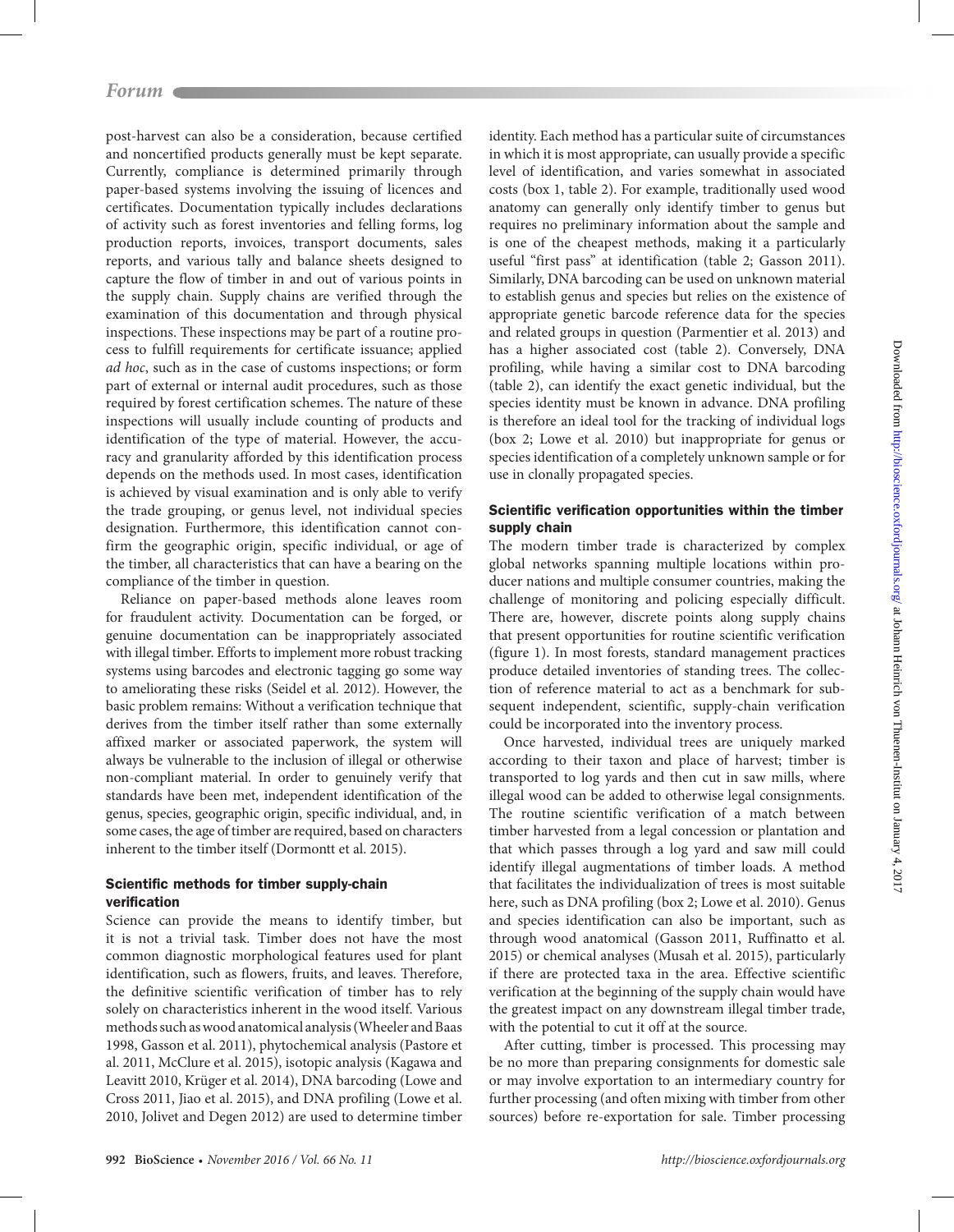## Box 1. The scientific basis of the main methods for timber identification.

Scientific verification can be achieved through the application of one or more of the following methods for timber identification. All methods rely on reference specimens of known species from which reference data can be derived and compared with unknown samples to determine an identification. The existence and availability of reference materials and derived data varies between methods (Dormontt et al. 2015).

#### **Wood anatomy**

Wood anatomy is concerned with the arrangement of the internal structures of timber, which are determined primarily by genetics and, to a lesser extent, by environment. Combinations of anatomical characters are diagnostic for particular taxonomic groups and can be used for identification. Identification relies on the comparison of unknown samples with reference specimens at the macro- and microscopic levels (Carlquist 2001).

#### **DNA**

Small changes in the genetic code accumulate over generations, resulting in greater differences between the DNA sequences of distantly related compared with closely related individuals. By reading the DNA sequence at particular parts of the genome, individuals can be assigned to a particular group (i.e., species, population) on the basis of similarities and differences in their DNA compared with reference data. Success can be limited by the technical challenges inherent in extracting and amplifying sufficient DNA from timber (Lowe and Cross 2011, Jiao et al. 2015).

#### **Mass spectrometry**

Mass spectrometry can be used to measure the mass-to-charge ratios of ionized chemical compounds. The specific compounds and relative amounts found within timber are determined by both genetic and environmental factors, and the resulting chemical fingerprints can be analyzed to facilitate the clustering of groups such as species or populations from particular geographic areas. Unknown samples can be analyzed in the same way and identified by the group(s) with which the derived data clusters (Musah et al. 2015).

#### **Near-infrared spectroscopy**

By measuring the absorption spectra of timber when exposed to near-infrared electromagnetic energy, near-infrared spectroscopy provides information on both the chemical and physical structure of wood. Appropriate multivariate analyses can be applied to determine the identity of an unknown wood sample when compared with a reference database of spectra from possible taxa (Pastore et al. 2011).

#### **Stable isotopes**

Elements exist in various naturally occurring stable isotopes, the ratios of which can vary depending on certain climatological, geological, and biological conditions. As compounds containing these isotopes are synthesized by trees, the isotopic fingerprints of species in particular areas can be used to identify the geographic origin of unknown samples. Stable isotope analysis typically requires the combined assessment of multiple stable isotopes to provide the required granularity for useful geographic origin identification (Horacek et al. 2009).

#### **Radiocarbon**

Carbon occurs naturally as the radioactive isotope  ${}^{14}C$  ("radiocarbon"), as well as the stable isotopes  ${}^{12}C$  and  ${}^{13}C$ . Radiocarbon decays naturally to <sup>14</sup>N. By measuring the ratio of radiocarbon to the stable carbon isotopes, it is possible to calculate a "radiocarbon age" of timber. During the early 1960s, levels of 14C in the upper atmosphere were augmented through nuclear-bomb testing producing a spike in calibrations (the "bomb curve"), which can be used to date recent material (Uno et al. 2013). Accurate calculation requires two samples of different ages (such as different tree rings within a piece of timber). The results reveal the age of the individual tree rings tested, but this may not equate to the felling date if the outermost tree rings were not present in the sample (del Valle et al. 2014).

represents an important point for scientific verification, particularly in highly convoluted supply chains (figure 1), in which information on the origin of products postprocessing can be easily lost or obscured. Depending on the type of processing, all methods able to determine some aspect of timber identity (i.e., genus or species; source region, box 3; individualization, box 2; and age) could be useful to confirm the origin(s) of processed timber, although genus or species and source region would likely be the most relevant.

The point of export presents another opportunity for effective routine scientific verification of timber; individualization to match back to a legal source is still a feasible option (box 2), and genus and species identification

remain valuable. Identifying the geographic origin becomes important here, because much illegal timber is smuggled across porous land and sea borders and then used to augment otherwise legal shipments bound for export. By verifying the geographic origin of timbers at the point of export, such as through the application of population genetics (Jolivet and Degen 2012) or stable isotope analysis (box 3; Kagawa and Leavitt 2010), illegal additions to otherwise legal timber loads could be detected.

Currently, the point of import provides the most robust existing infrastructure where verification tools could be routinely applied through established customs and quarantine procedures, and legislation designed to address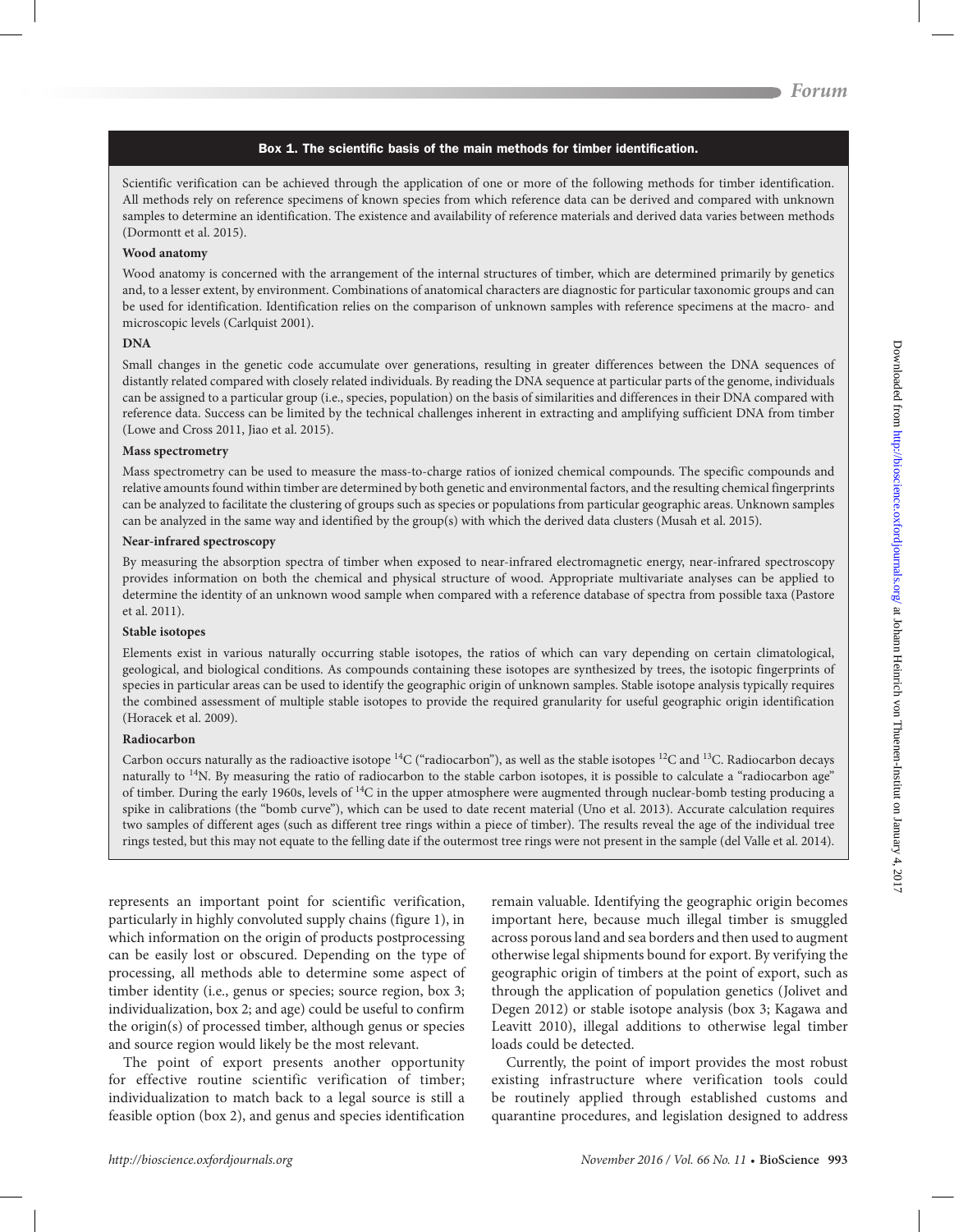| Table 2. Methods for scientific timber verification. |                                                                         |                                                                                                                                                  |                                                                                         |                                                                                                     |                                                   |                                                                                                                                                         |                                                                                                                                                                                                                                                                                                                                                         |  |  |
|------------------------------------------------------|-------------------------------------------------------------------------|--------------------------------------------------------------------------------------------------------------------------------------------------|-----------------------------------------------------------------------------------------|-----------------------------------------------------------------------------------------------------|---------------------------------------------------|---------------------------------------------------------------------------------------------------------------------------------------------------------|---------------------------------------------------------------------------------------------------------------------------------------------------------------------------------------------------------------------------------------------------------------------------------------------------------------------------------------------------------|--|--|
| <b>Method</b>                                        | <b>Identification</b><br>capacity                                       | <b>Prior</b><br>information<br>required                                                                                                          | <b>Technical</b><br>expertise<br>required                                               | <b>Technical</b><br>infrastructure<br>required                                                      | Approximate<br>cost for<br>application of<br>test | <b>Complementary</b><br>techniques                                                                                                                      | <b>Biases in</b><br>applicability                                                                                                                                                                                                                                                                                                                       |  |  |
| Wood<br>anatomy                                      | Genus,<br>sometimes<br>species                                          | None                                                                                                                                             | Professional<br>wood<br>anatomists<br>working<br>with highly<br>trained<br>ground staff | Access to<br>xylarium<br>collections and<br>associated<br>tools for wood<br>anatomical<br>analyses  | Less than<br>US\$100                              | Can complement<br>all other<br>methods by<br>determining<br>genus                                                                                       | None                                                                                                                                                                                                                                                                                                                                                    |  |  |
| <b>DNA</b>                                           | Genus, species,<br>geographic<br>origin, individual<br>(separate tests) | For genus<br>and species<br>identification,<br>none. For<br>geographic<br>origin and<br>individualization,<br>species<br>information<br>required | Professional<br>molecular<br>biologists                                                 | Access to DNA<br>databases and<br>laboratories                                                      | US\$100-\$300                                     | Can identify<br>genus and<br>species for<br>chemical<br>methods,<br>can augment<br>geographical<br>origin<br>identification<br>from chemical<br>methods | Taxonomically<br>understudied<br>and speciose<br>groups are harder<br>to distinguish<br>and often lack<br>adequate reference<br>data. Geographic<br>origin and<br>individualisation<br>capabilities only<br>exist for a handful<br>of species to date,<br>spread across the<br>northern temperate<br>and equatorial<br>tropical regions of<br>the world |  |  |
| Mass<br>spectrometry                                 | Genus, species,<br>geographic<br>origin                                 | Suspected<br>genus required<br>to identify<br>correct<br>reference data<br>comparison                                                            | Professional<br>chemists                                                                | Access to<br>chemical profile<br>databases<br>and mass<br>spectrometry<br>equipment                 | Less than<br>US\$100                              | Can identify<br>genus and<br>species for<br>other chemical<br>methods                                                                                   | Limited reference<br>data collected to<br>date, focusing on a<br>select few genera<br>of primarily CITES<br>listed tropical taxa                                                                                                                                                                                                                        |  |  |
| Near infrared<br>spectroscopy                        | Genus, species,<br>geographic<br>origin                                 | Suspected<br>geographic<br>origin required<br>to identify<br>correct<br>reference data<br>comparison                                             | Professional<br>chemists<br>working<br>with highly<br>trained<br>ground staff           | Access to<br>near-infrared<br>spectral<br>databases and<br>spectroscope                             | Less than<br>US\$100                              | Can identify<br>genus and<br>species for<br>other chemical<br>methods                                                                                   | Limited reference<br>data collected to<br>date, focusing on<br>a select few South<br>American taxa                                                                                                                                                                                                                                                      |  |  |
| Stable<br>isotopes                                   | Geographic<br>origin                                                    | <b>Species</b>                                                                                                                                   | Professional<br>chemists                                                                | Access<br>to stable<br>isotope profile<br>databases<br>and mass<br>spectrometry<br>equipment        | US\$100-\$400                                     | Can augment<br>geographical<br>origin<br>identification<br>from DNA<br>methods                                                                          | Limited reference<br>data collected to<br>date, focusing on<br>a range of South-<br>East Asian and<br>Central African<br>species                                                                                                                                                                                                                        |  |  |
| Radiocarbon                                          | Age                                                                     | None                                                                                                                                             | Professional<br>chemists                                                                | Access to<br>radiocarbon<br>calibration data<br>and associated<br>mass<br>spectrometry<br>equipment | US\$300-\$400                                     | Can be used<br>with other<br>methods that<br>identify species<br>to determine<br>whether the<br>timber pre-dates<br>requirements                        | Can only provide a<br>date for the section<br>of wood sampled.<br>Where this does<br>not include the<br>outermost ring of<br>the tree, felling<br>date cannot be<br>determined                                                                                                                                                                          |  |  |

demand-side factors (table 1) is often enforced first here. Customs authorities generally employ sophisticated risk analyses to determine which shipments deserve further scrutiny (e.g., particular transit routes, companies with a history of noncompliance, typical smuggling modus operandi), but most often lack the practical tools and knowhow required to obtain identification results for timber. Because points of import generally deal with shipments originating from multiple global destinations, linking any one log back to an individual tree would likely be prohibitively challenging (the proverbial "needle in a haystack"), but records of previous individual matching results could still provide valuable information. Genus, species, and geographic origin verification will all be important for determining a shipment's compliance. Import and export permit requirements (mainly CITES) can change depending on the age of timber; therefore, the independent verification of age, such as through radiocarbon dating (del Valle et al. 2014), can be used to identify where illegal timber was incorrectly claimed to pre-date legislation. Wood anatomy, mass spectrometry, and DNA identification have all been used successfully to identify timber at the Port of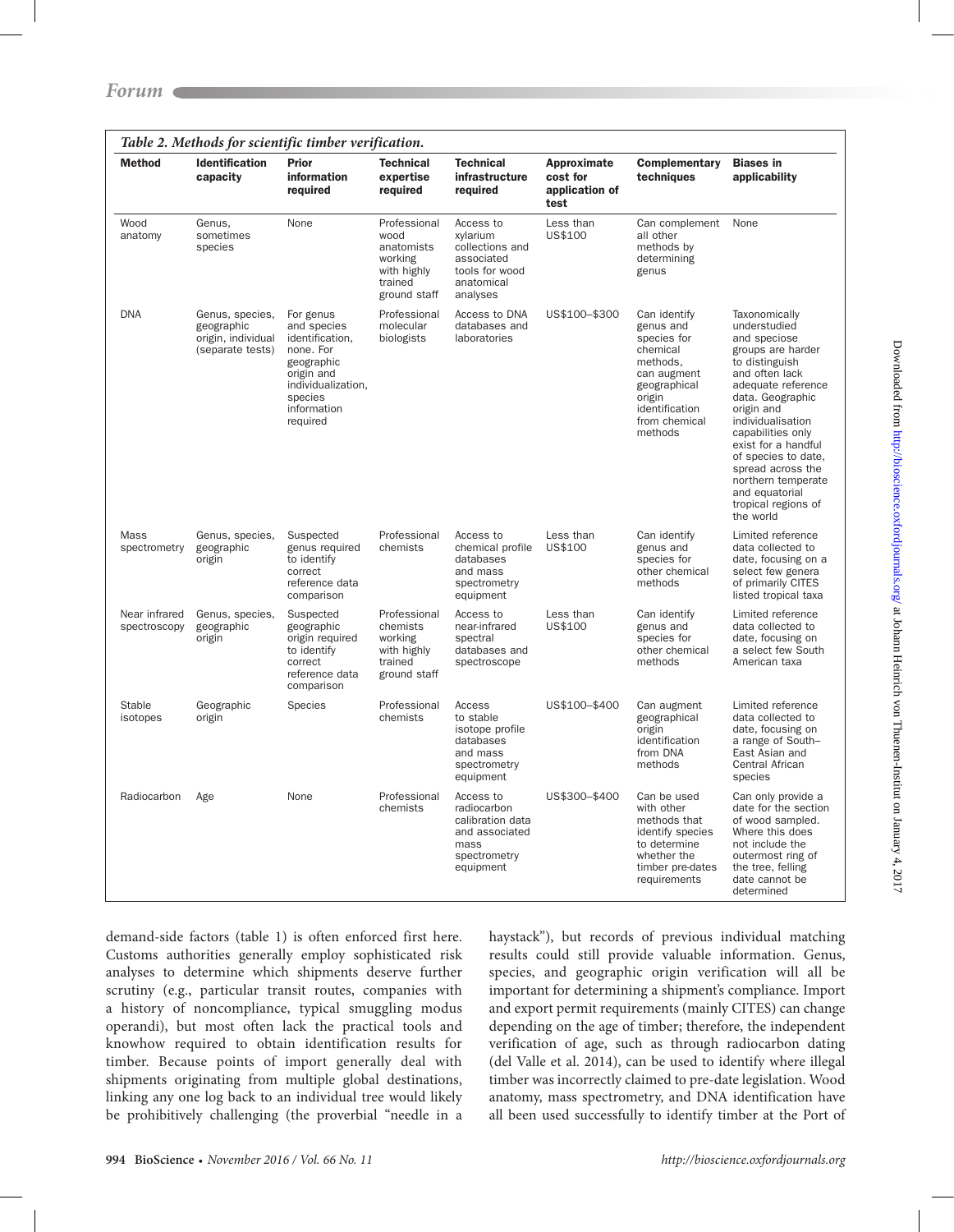Genetic individualization is the process of using the unique genetic profile of an individual to distinguish it from all others (excluding clones). The method is used extensively in human forensics to identify the origin of biological material. In timber identification, genetic individualization techniques can be used to verify whether shipments contain the same individuals at different points in the supply chain or whether there has been substitution or augmentation. Alternatively, the same techniques can be used to match timber evidence to the scene of illegal logging crimes. The technique is best suited to high-value timber, for which testing costs represent a lower fraction of the overall value of the timber and volumes and species diversity are typically low.

#### **Genetic individualization to verify compliance in certified supply chains**

In 2009, the International Tropical Timber Organization supported a project to evaluate the effectiveness of DNA verification of the chain of custody in CertiSource certified supply chains of Merbau timber (*Intsia* spp.) in Indonesia (Lowe et al. 2010, Seidel et al. 2012). Specimens were taken from logs at point of harvest in Papua and again on arrival at sawmills in Java. Genetic individualization was undertaken on a sample of matched specimens. The study revealed a DNA amplification success rate of between 59.2% (forest) and 41.9% (sawmill) and concluded that ongoing implementation of the system could be achieved at an affordable cost to industry. The application of scientific verification in this example can be used to demonstrate well-managed supply chains, and where mismatches are discovered, it can highlight weaknesses that can be further investigated by auditors.

#### **Genetic individualization to identify illegal logging in US National Forest**

In 2012, the US Forest Service uncovered sites of illegal logging of Bigleaf Maple (*Acer macrophyllum*) in the Gifford Pinchot National Forest. Timber off cuts from a nearby sawmill were seized as evidence. In a World Resources Institute–funded project, DNA markers (Jardine et al. 2015) and a subsequent DNA database were developed for the species that would provide individualization results suitable for admission to the US court system in support of a Lacey Act conviction (see table 2 for more information on the Lacey Act). The resulting database was used to test the evidence and revealed a highly significant match. All four defendants pleaded guilty in 2015–2016. Research continues into reducing costs (see table 2 for cost details of the various methods) to enable the use of DNA verification in Bigleaf Maple supply chains, as well as for law-enforcement purposes.

Rotterdam, and radiocarbon analyses have been sought but were ultimately deemed unnecessary because of other factors (Anton Huitema, CITES Officer at the Port of Rotterdam, personal communication, 2 July 2016). Unfortunately, the specifics of these cases cannot be published at present because of ongoing investigations and pending prosecutions.

Point of sale is the final stage at which the scientific verification of products can be employed, and the appropriate technologies are the same as for the point of import. Verification at the point of sale allows traders and consumers to ensure that they are making legal and informed purchasing decisions, as well as provides an opportunity for the collection of broad and accurate information on the true extent of illegal or noncompliant timber sales.

## Requirements for implementation

The implementation of a global system of scientific timber supply-chain verification requires an integrated approach from policymakers, certification bodies, law-enforcement agencies, and industry. A concerted effort from the scientific community is also required to advance the development and forensic validation of identification technologies, to expand the scope of existing capabilities (more species, more geographic areas), and to continue to innovate in order to drive down costs. Certification systems have so far provided the only means through which consumers can make informed choices about wood product origins. However, the success to date of such schemes seems to present an unfortunate irony: The greater the consumer

demand for certified products and the higher the prices consumers are often willing to pay (Aguilar and Vlosky 2007), the greater the incentive for unscrupulous actors in the supply chain to defraud the system and reap the financial benefits of appearing to sell genuine certified products. Independent scientific verification embedded within existing certification schemes would provide the tools for certification bodies to police their supply chains, identify and exclude fraudulent products, and protect the integrity of their brand. Certification in other primary industries, such as fishing, has already begun to make such changes (MSC 2015), but beyond the pilot project of DNA verification of CertiSource products (box 2), timber certification schemes have so far steered clear of embedding scientific verification into their operating procedures.

Promotion of the value of independent scientific verification is required to generate consumer demand and create a market advantage for verified products. However, the risk of affecting consumer confidence by undertaking such an awareness campaign presents a conundrum: Will certification schemes be brave enough to take the next step towards integrating scientific verification? The potential rewards are significant. New standards of supply-chain transparency and integrity can be set, and a first mover's advantage see consumers preferentially supporting the certification scheme(s) that employ independent scientific verification. The detection and prosecution of illegal timber trading would subsequently increase, and the degradation of the world's natural resources through illegal logging would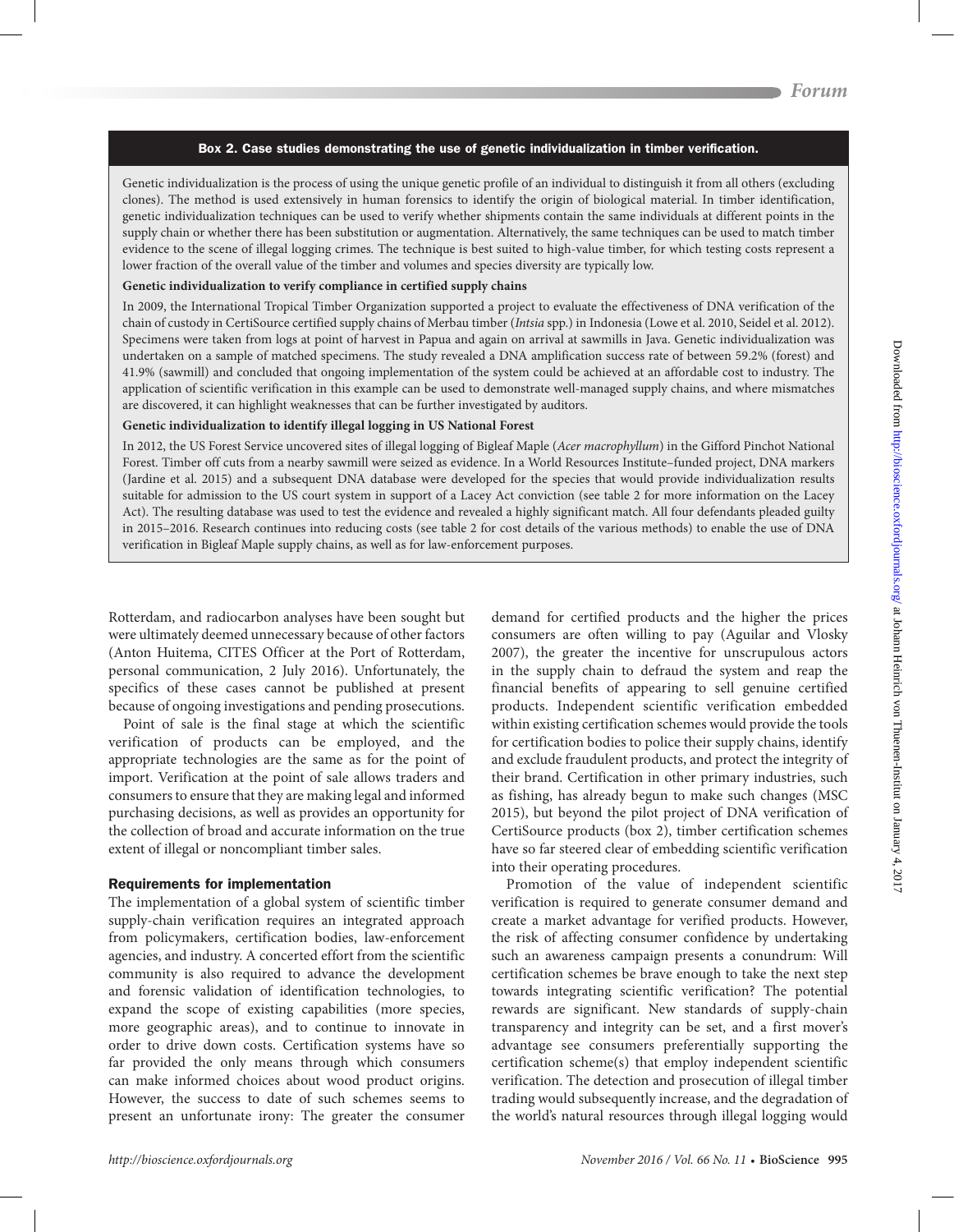

*Figure 1. A schematic representation of the timber supply chain. Sustainably and/or legally harvested timber originates from appropriately managed logging concessions and is moved along the supply chain to log yards, saw mills, and processing plants. Products are then moved from processing to the point of sale or are exported for processing and reimported (often through multiple countries) before reaching the final point of sale. At each stage, illegally sourced timber products can enter the supply chain. A range of scientific technologies (visual, chemical, and genetic) exist that can be used to verify the legality of timber products at each stage of the supply chain.*

slow. We call on certification schemes worldwide to make such a change.

Governmental policy is crucial in any effort to implement meaningful change in global trade. The enactment of legislation designed to curb illegal logging and associated product demand goes a long way toward addressing this need (table 1), but how legislation is translated into meaningful policy requires careful consideration. It is through policy that governments can commit to supporting these requirements, and we encourage governments to consider how the routine scientific verification of timber can be supported through public policy to strengthen anti-illegal logging legislation and potentially create incentives for the support of certification schemes that fulfill legal compliance requirements while using scientific verification. In this way, overall standards of sustainability may be improved (Auld et al. 2010). The scientific basis of many of the existing methods of timber identification has resulted from basic and applied forestry research, the ongoing support of which should also be prioritized by governments.

The routine use of timber-identification technologies by law-enforcement personnel policing trade routes would dramatically increase the rates of detection and prosecution of illegal logging crimes. However, implementation presents significant challenges: Distinguishing between legal and

illegal timber is extremely difficult and requires access to experts and/or specialized tools. Law-enforcement agencies need to develop relationships with appropriate experts, raise awareness of the importance and availability of such resources, and train staff to select and acquire samples for testing. Given that timber is only a small part of their remit, the resources to provide such support are likely beyond the reach of many law-enforcement agencies. Coordinated international efforts to address these needs present a potential solution. The International Consortium on Combating Wildlife Crime, a collaborative effort involving five intergovernmental organizations—the Convention on International Trade in Endangered Species of Wild Fauna and Flora (CITES), INTERPOL, the United Nations Office on Drugs and Crime (UNODC), the World Bank, and the World Customs Organization (WCO)—has convened an expert group, hosted by UNODC, bringing together customs and law-enforcement personnel, scientists, and legal professionals working on timber crime–related issues (UNODC 2015). The resulting guide, to be published this year, will detail how to acquire robust timber-identification outcomes.

Any implementation of routine timber-identification methods urgently requires increased investment and needs to direct effort towards the development and validation of scientific tests. Currently, the scientific basis of identification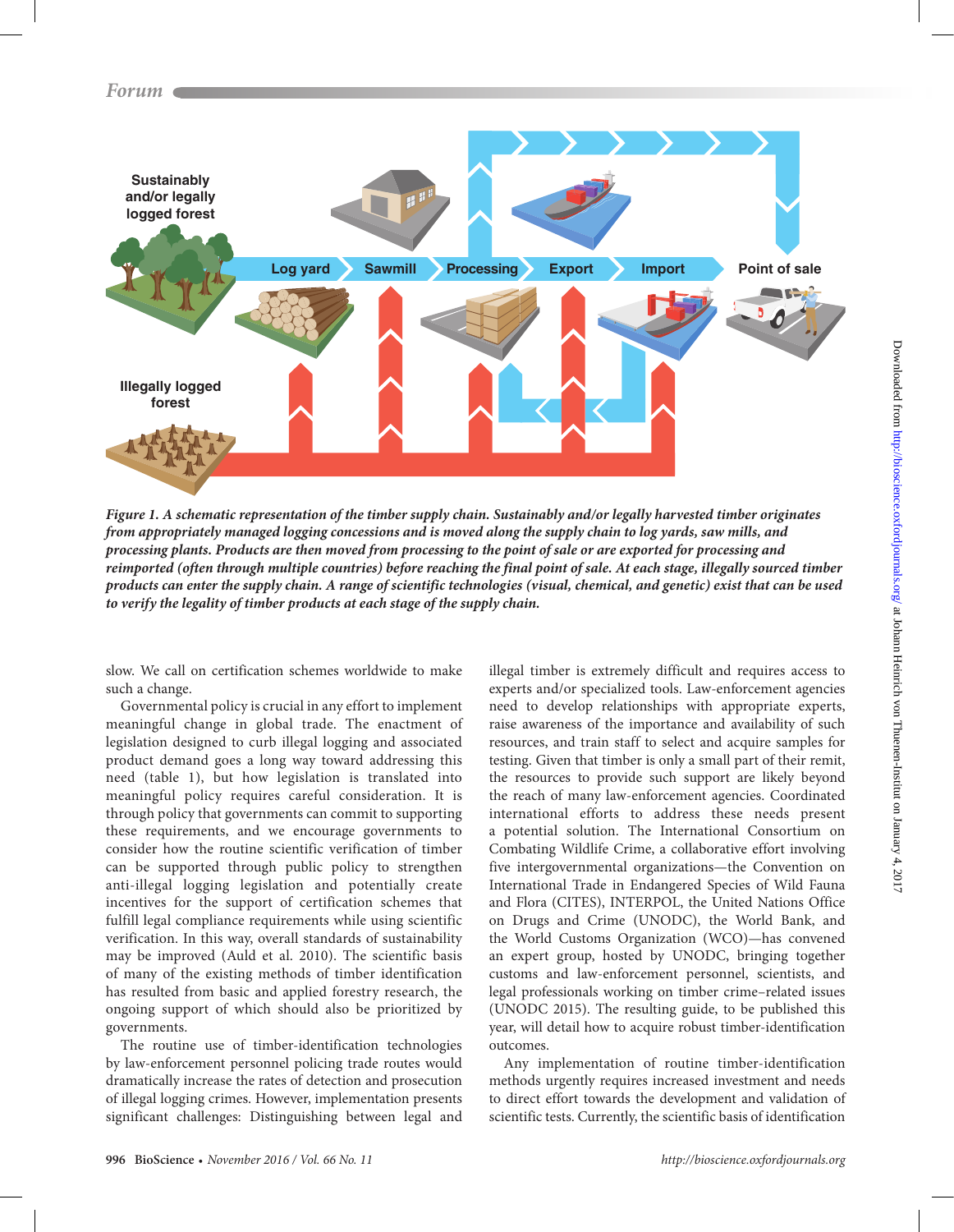#### Box 3. A case study of the use of stable isotopes to identify the geographic origins of timber.

In 2011, The World Wide Fund for Nature Germany published a report including details of the development of a stable isotope test to identify the geographic origins of teak (*Tectona grandis*). In the study, researchers analyzed 420 reference samples from across Indonesia, Myanmar, Laos, Vietnam, Papua New Guinea, India, Ghana, Brazil, Costa Rica, Panama, and Honduras using the stable isotope ratios of hydrogen, carbon, nitrogen, sulphur, and strontium (Förstel et al. 2011). The assignment accuracy (assessed by a "leave-one-out" approach) ranged from 33% to 100%, with most country assignments exceeding 80% success. A subsequent blind test was able to correctly verify or refute claimed geographic origin in 11 out of 12 unknown teak samples (92%).

methods has been established, but the capacity for affordable routine testing in a wide range of taxa is generally lacking (Dormontt et al. 2015). A major impediment to the development of such tests is the paucity of taxonomically robust reference material from which identification methods and data can be derived. The current trend for reduced investment in collection-based science (Funk 2014) further impedes efforts to increase the pool of available timberidentification tests.

## **Outlook**

Illegal logging is a complex global issue associated with a range of economic, social, and environmental drivers. The international scale of the problem demands an international response. Cooperation between timber producing, processing, and consuming nations is required and coordinated investment (both public and private) in scientific infrastructure. The technologies exist to encourage and enforce legal compliance, as well as improve sustainability, transparency, and consumer choice in the timber trade. Much work is still required, however, to expand the applicability of the available scientific verification methods and provide the policy, certification, and enforcement frameworks needed for effective routine implementation.

#### Acknowledgments

This work was funded through ITTO grant no. TFL-PD 037/13 and ACIAR grants nos. FST/2014/028 and FST-2015-007 awarded to AJL. The authors gratefully acknowledge the US Department of Justice's Joseph Poux, the UK Border Agency's Guy Clarke, and Environment Canada's Jean-François Dubois for their constructive comments on table 1. The authors also thank Dr. Rob Ogden, Dr. Edgard Espinoza, Dr. Martin Breed, and the three anonymous reviewers for their constructive feedback, which greatly improved the quality of the manuscript.

#### References cited

- Aguilar FX, Vlosky RP. 2007. Consumer willingness to pay price premiums for environmentally certified wood products in the US. Forest Policy and Economics 9: 1100–1112.
- Auld G, Cashore B, Balboa C, Bozzi L, Renckens S. 2010. Can technological innovations improve private regulation in the global economy? Business and Politics 12: 1–42.
- Burgess R, Hansen M, Olken BA, Potapov P, Sieber S. 2012. The political economy of deforestation in the tropics. Quarterly Journal of Economics 127: 1707–1754.
- Carlquist S. 2001. Comparative Wood Anatomy: Systematic, Ecological, and Evolutionary Aspects of Dicotyledon Wood. Springer.
- Del Valle JI, Guarin JR, Sierra CA. 2014. Unambiguous and low-cost determination of growth rates and ages of tropical trees and palms. Radiocarbon 56: 39–52.
- Dormontt EE, et al. 2015. Forensic timber identification: It's time to integrate disciplines to combat illegal logging. Biological Conservation 191: 790–798.
- Förstel H, Boner M, Höltken AM, Fladung M, Degen B, Zahnen J. 2011. Fighting Illegal Logging through the Introduction of a Combination of the Isotope Method for Identifying the Origins of Timber and DNA Analysis for Differentiation of Tree Species. Deutsche Bundesstiftung Umwelt [Federal Foundation for the Environment], World Wide Fund for Nature. Project no. AZ 26452/31. (31 August 2016; *www.wwf.de/fileadmin/user\_upload/Bilder/Final\_Report\_project\_DBU\_WWF\_wood\_ fingerprinting\_11\_2011.pdf*)
- Funk VA. 2014. A curator's perspective. The erosion of collection based science: Alarming trend or coincidence? Plant Press 17: 13–14.
- Gasson P. 2011. How precise can wood identification be? Wood anatomy's role in support of the legal timber trade, especially CITES. IAWA Journal 32: 137–154.
- Gasson P, Baas P, Wheeler E. 2011. Wood anatomy of CITES-listed tree species. IAWA Journal 32: 155–198.
- Horacek M, Jakusch M, Krehan H. 2009. Control of origin of larch wood: Discrimination between European (Austrian) and Siberian origin by stable isotope analysis. Rapid Communications in Mass Spectrometry 23: 3688–3692.
- Jardine DI, Dormontt EE, van Dijk KJ, Dixon RRM, Dunker B, Lowe AJ. 2015. A set of 204 SNP and INDEL markers for Bigleaf maple (*Acer macrophyllum* Pursch). Conservation Genetics Resources 7: 797–801.
- Jiao L, Liu X, Jiang X, Yin Y. 2015. Extraction and amplification of DNA from aged and archaeological *Populus euphratica* wood for species identification. Holzforschung 69: 925–931.
- Johnson A, Laestadius L. 2011. New laws, new needs: The role of wood science in global policy efforts to reduce illegal logging and associated trade. IAWA Journal 32: 125–136.
- Jolivet C, Degen B. 2012. Use of DNA fingerprints to control the origin of sapelli timber (*Entandrophragma cylindricum*) at the forest concession level in Cameroon. Forensic Science International: Genetics 6: 487–493.
- Kagawa A, Leavitt SW. 2010. Stable carbon isotopes of tree rings as a tool to pinpoint the geographic origin of timber. Journal of Wood Science 56: 175–183.
- Krüger I, Muhr J, Hartl-Meier C, Schulz C, Borken W. 2014. Age determination of coarse woody debris with radiocarbon analysis and dendrochronological cross-dating. European Journal of Forest Research 133: 931–939.
- Lowe A, Cross HB. 2011. The application of DNA methods to timber tracking and origin verification. IAWA Journal 32: 251–262.
- Lowe A, Wong K, Tiong Y, Iyerh S, Chew F. 2010. A DNA method to verify the integrity of timber supply chains: Confirming the legal sourcing of merbau timber from logging concession to sawmill. Silvae Genetica 59: 263–268.
- McClure PJ, Chavarria GD, Espinoza E. 2015. Metabolic chemotypes of CITES protected *Dalbergia* timbers from Africa, Madagascar, and Asia. Rapid Communications in Mass Spectrometry 29: 783–788.